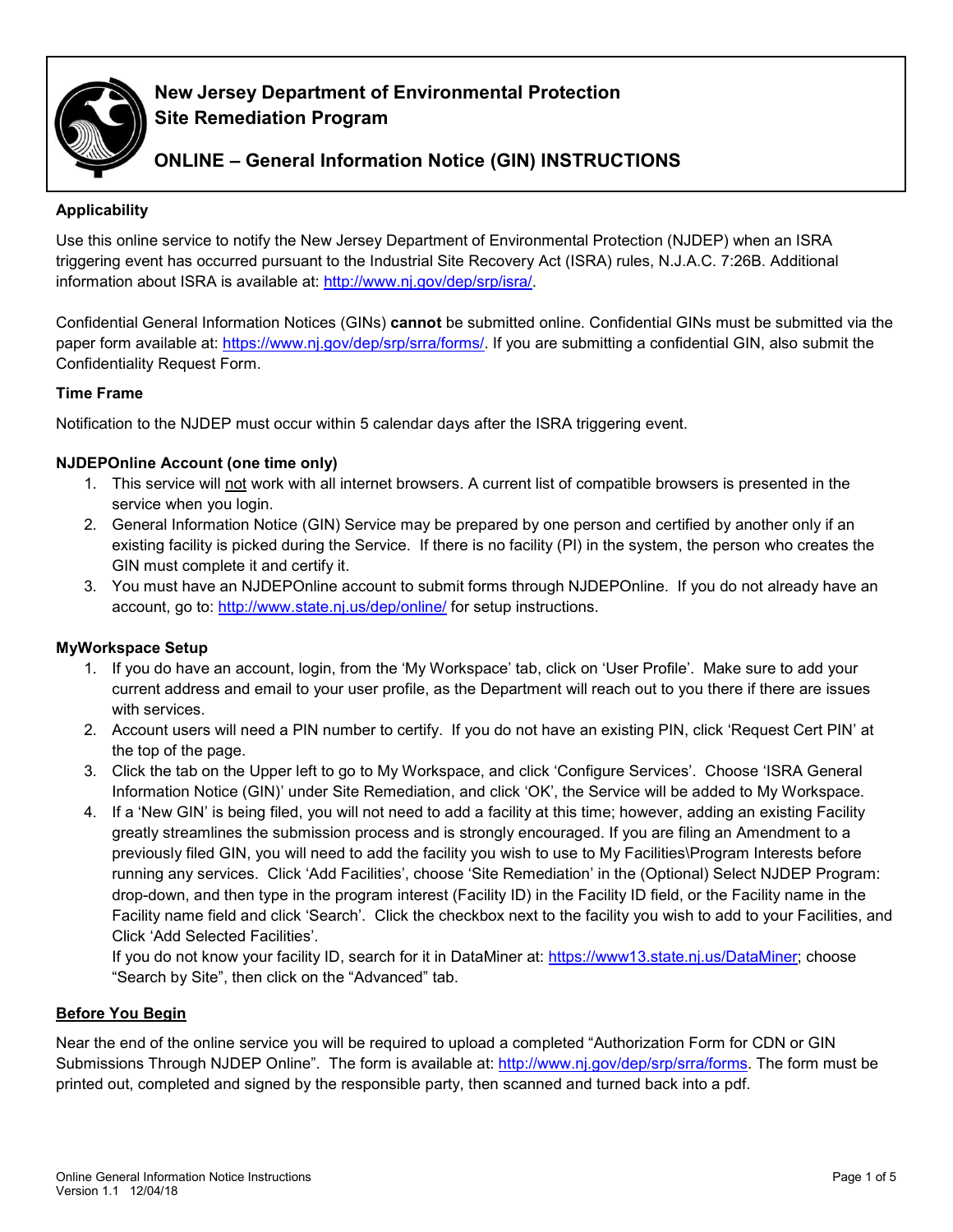## **General Information Notification (GIN) Service**

**General Information Notification (GIN) Service:** Click 'ISRA General Information Notice (GIN)', then on the next page, read the brief instructions and click 'Continue'.

**Submission Type Selection:** Choose one of the following Submission Types by clicking a radio button on the left and clicking 'Continue'.

- New General Information Notice
- Amendment to a previously filed General Information Notice

#### **Proceed to the Section that correspondences with the type of submission you are completing:**

- I. New GIN, Select a Facility *(pick from existing list)*
- II. New GIN, Do Not select a Facility *(add a new facility)*
- III. GIN Amendment

#### **Section I. New GIN, Select a Facility**

**Facility Selection:** Select an existing facility and click 'Continue'. Note: by selecting a New GIN, you will be creating a new case.

**Submission Name:** Enter the name of the Industrial Establishment (business which operates at the site) as defined at N.J.A.C. 7:26B-1.4, which is the subject of this submission, along with a narrative description of operations conducted onsite in the comments field. The Industrial Establishment is the business that uses hazardous substances and has a NAICS number that is subject to ISRA. **NOTE: If more than one Industrial Establishment (business) operates at the site (multiple tenancy), and the transaction which initiates ISRA is a sale of property, then a separate General Information Notice submission is required for each Industrial Establishment (tenant).** Click 'Continue' when complete.

**Responsible Entity Selection:** Choose a Responsible Party associated with that facility by clicking a radio button on the left and click 'Continue'. If the responsible entity is not present, choose: "The lead responsible entity is not displayed in the list shown above."

#### **Additional Site Information:**

- **Case Name.** Enter the name of the business that is the subject of this GIN.
- **Review the Location address information.** Note: You cannot change or edit the information displayed under the 'Location Address' screen. It is possible that the name of the city may not match the name of the municipality. The name of the municipality (Incorporated name) where the taxes are paid should be used. You can only check this information for accuracy, and if the information needs to be changed or the address is incorrect, please contact Bureau of Case Assignment and Initial Notice at (609) 292-2943.
- **Verify Tax Blocks and Lots.** Verify that all Tax Blocks and Lots that are associated with the entire industrial establishment and are related to the triggering event are correct and have been included. You can modify or add additional Blocks and Lots, if necessary.
- **Verify the location of the Building.** In the Coordinate Selection, you may change the X and Y coordinates if they are not correct. To do so, click on the "Undo Location" button, click on the map at the center of the building (Moves the red X mark to a different location) and then click on the "Set Location" button, and then click continue.

#### *Proceed to Section IV.*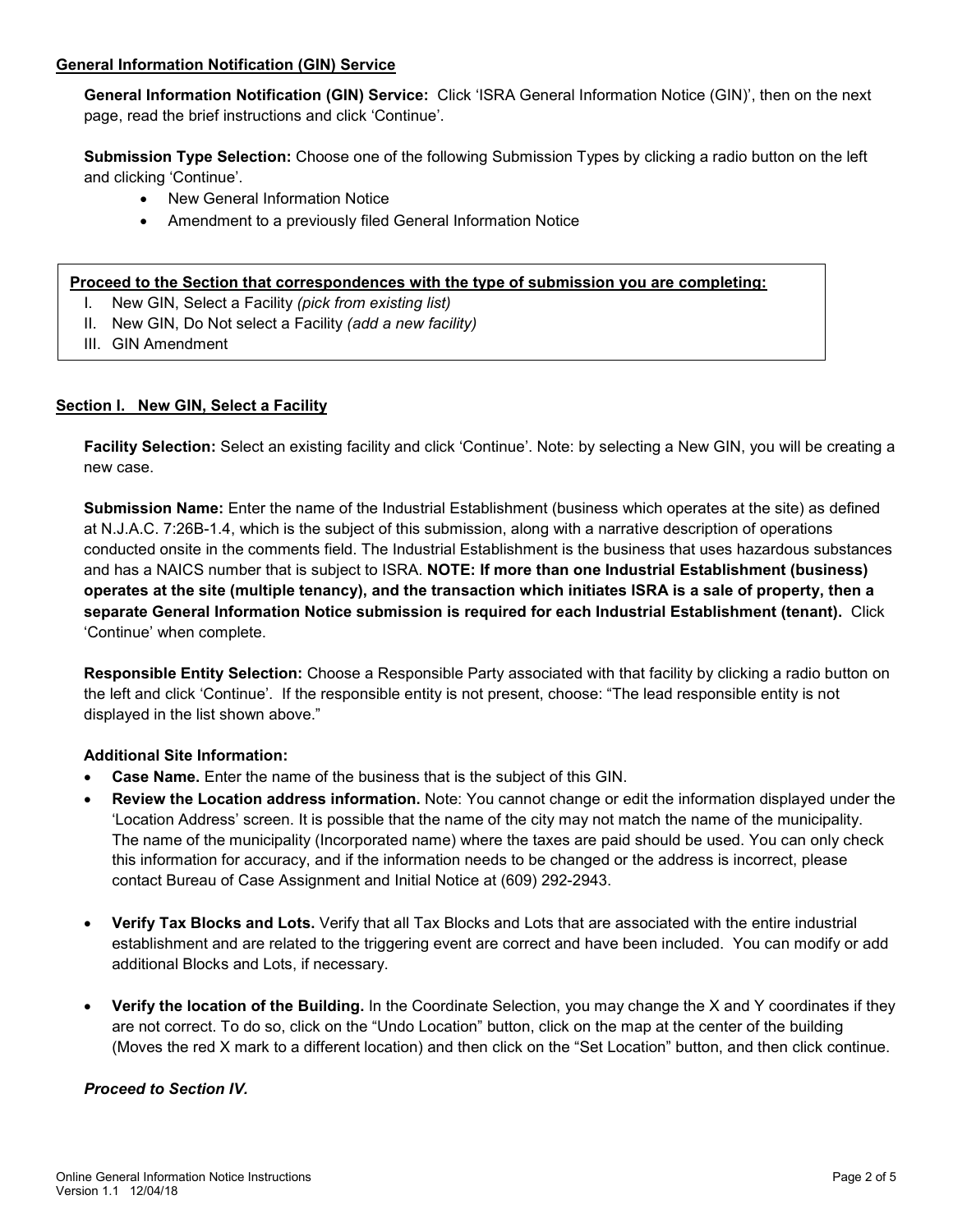## **Section II. New GIN, Do Not Select a Facility**

**Facility Selection:** Click on the checkbox below the list of facilities that says "I do not wish to use a facility currently in my profile" and click continue. Note: by selecting a New GIN, you will be creating a new case.

**Submission Name:** Enter the name of the Industrial Establishment (business which operates at the site) as defined at N.J.A.C. 7:26B-1.4, which is the subject of this submission, along with a narrative description of operations conducted onsite in the comments field. The Industrial Establishment will be the business that uses hazardous substances and has a NAICS number that is subject to ISRA. Do not use the name of the property owner unless property owner and operator of the industrial establishment are identical. **NOTE: If more than one Industrial Establishment (business) operates at the site (multiple tenancy), and the transaction which initiates ISRA is a sale of property, then a separate General Information Notice submission is required for each Industrial Establishment (tenant).** Click 'Continue' when complete.

# **Site Information:**

- **Case Name.** Enter the name of the business that is the subject of this GIN.
- **Enter the Location address information.** Provide the physical address (or a location description if applicable), County, and Municipality of the case.
- **Enter Tax Blocks and Lots.** Enter all Tax Blocks and Lots that are associated with the entire industrial establishment and are related to the triggering event.
- **Enter coordinates.** Enter the X and Y coordinates of the center of the building. To determine the coordinates, click the "Launch NJGeoWeb" button at the bottom of the screen.

Click 'Continue' when complete.

## *Proceed to Section IV.*

## **Section III. GIN Amendment**

**Facility Selection:** Select the appropriate facility by clicking a radio button on the left and click 'Continue'. Note: in order for the appropriate facility to display, the facility needs to have a LSR Case with an ISRA Case Type.

**Submission Name:** The Submission Name Field will contain information regarding the Submission Type, the program interest number (facility ID), and the street address of the facility. In the comments field, describe the changes you are making to the submission, and click 'Continue'.

**Case Selection:** Choose the appropriate case associated with that facility by clicking a radio button on the left and click 'Continue'.

## **Additional Site Information:**

- **Review the Location address information.** Note: You cannot change or edit the information displayed under the 'Location Address' screen. It is possible that the name of the city may not match the name of the municipality. The name of the municipality (Incorporated name) where the taxes are paid should be used. You can only check this information for accuracy, and if the information needs to be changed or the address is incorrect, please contact Bureau of Case Assignment and Initial Notice at (609) 292-2943.
- **Verify Tax Blocks and Lots.** Verify that all Tax Blocks and Lots that are associated with the entire industrial establishment and are related to the triggering event are correct and have been included. You do can modify or add additional Blocks and Lots, if necessary.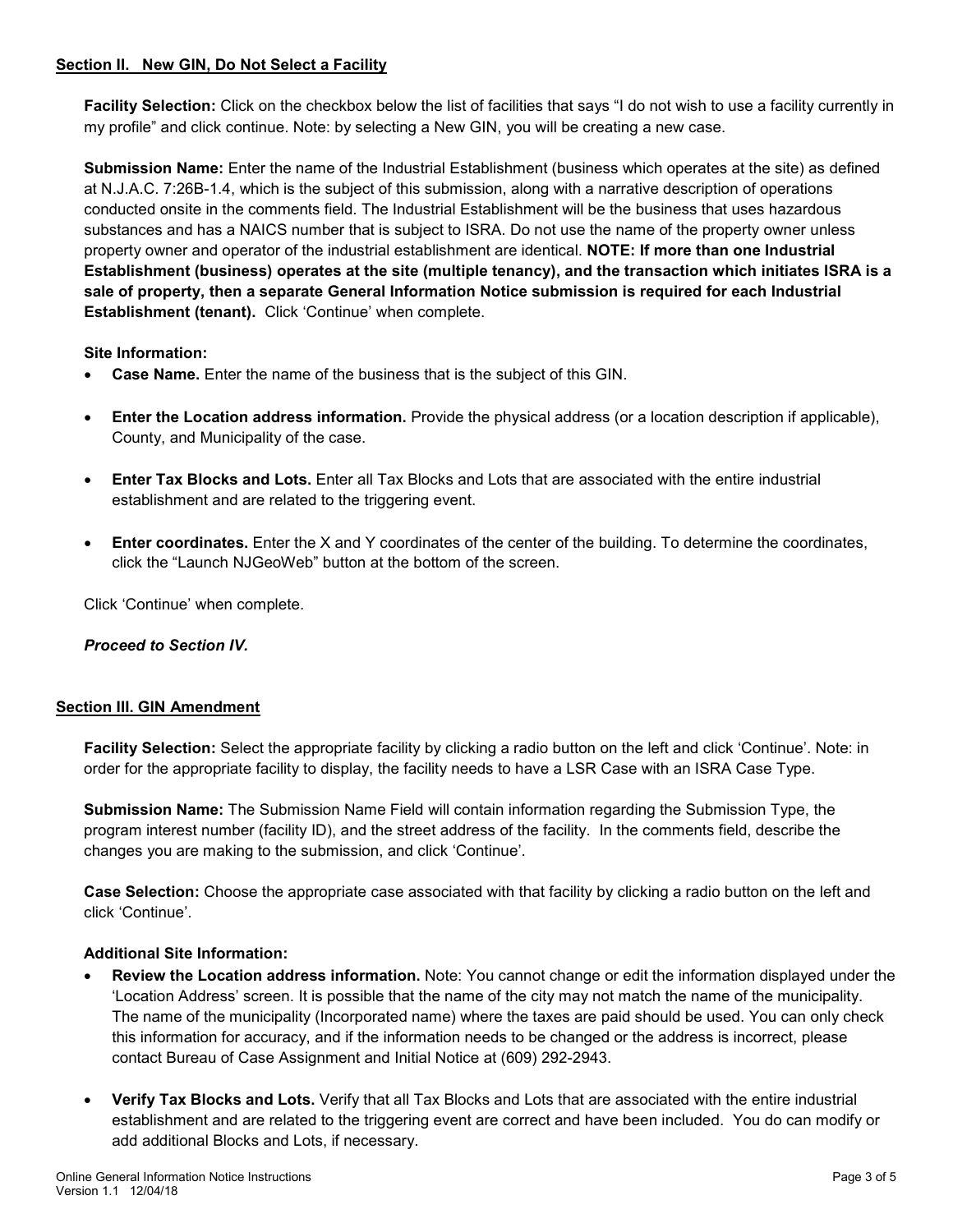• **Verify the location of the case.** In the Coordinate Selection, you may change the X and Y coordinates if they are not correct. To do so, click on the "Undo Location" button, click on the map at the center of the site or the center of the facility (Moves the red X mark to a different location) and then click on the "Set Location" button, and then click continue.

# **Section IV.**

# **Location Confirmation Page**

This page displays the location of the site for verification and three statements (shown below) that must be certified in order to proceed. In the service, certify each statement by clicking the checkbox next to that statement, then click (the enabled) 'Continue' button to proceed.

- a. **Right of Entry and Inspection:** Pursuant to the Industrial Site Recovery Act rules (N.J.A.C. 7:26B-1.9), by the submission and certification of this document I give my consent to the entry of the industrial establishment by the NJDEP and its authorized representatives during any phase of remediation, upon the presentation of credentials, to inspect the site.
- b. **Withdrawal Notification:** I understand that I may withdraw this notice if the transaction that initiated the filing of this General Information Notice is terminated. In accordance with the Industrial Site Recovery Act rules (N.J.A.C. 7:26B-3.4), such withdrawal, stating the reasons why compliance with ISRA no longer applies to the site referenced in this submission, shall be made in writing and certified in accordance with N.J.A.C. 7:26B-1.6. I understand if the site has been confirmed to be contaminated, pursuant to the Site Remediation Reform Act, I am obligated to continue with the remediation of the site regardless of the status of my ISRA trigger.
- c. **Municipal Notification:** I certify that the municipality (Municipal Clerk), in which the industrial establishment above is located, will be provided a copy of this Notice.

By clicking the checkbox next to each certification, you are certifying each statement. Click 'Continue' button to proceed.

## **General Information Notice (GIN) Details:**

- a. **Industrial Establishment Type:** In the field labeled Industrial Establishment Type, please select whether the industrial establishment includes the entire site or a leasehold portion of the block and lots previously listed on the Site Information page. If the Industrial Establishment leases the entire building, then select the entire site.
- b. **NAICS ID/NAICS Description and NAICS Type:** Enter the appropriate NAICS ID/NAICS Description of the Primary NAICS Type. The NAICS Code is the North American Industry Classification System (NAICS) code applicable for the industrial establishment. The NAICS codes are listed in Appendix C of the ISRA rules, N.J.A.C. 7:26B.
- c. **Previous ISRA/ECRA Numbers and Industrial Establishment Name:** Indicate, as appropriate, whether there have been any previous (or concurrent) ISRA/ECRA submissions. Enter the ISRA/ECRA case number with the corresponding industrial establishment name, using additional rows if necessary.
- d. **Transaction Types:** Select the appropriate transaction type(s) which initiates ISRA review. Indicate all types that apply. If the appropriate transaction type is Bankruptcy, select Bankruptcy and include the Bankruptcy Date and Bankruptcy Case Numbers, using additional rows if necessary. If the appropriate transaction type is Cessation of Operations, provide the information in the appropriate fields in this section if a Cessation of Operations is involved at this location. If the transaction type is Property Sale/Transfer of Title, choose the appropriate selection (Business Sale, Partner Change, Property Sale, Sale of Assets, or Stock Transfer), then